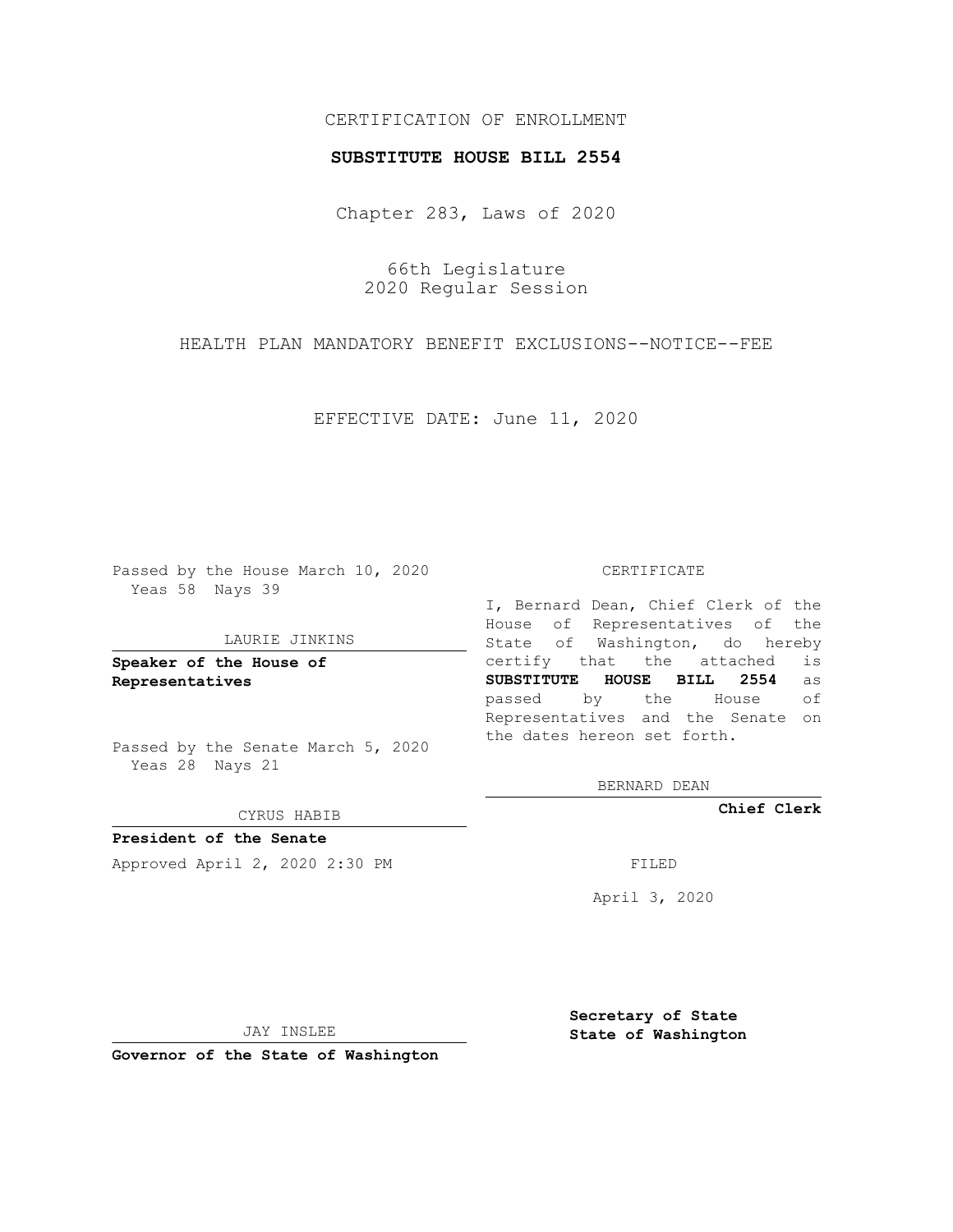## **SUBSTITUTE HOUSE BILL 2554**

AS AMENDED BY THE SENATE

Passed Legislature - 2020 Regular Session

# **State of Washington 66th Legislature 2020 Regular Session**

**By** House Health Care & Wellness (originally sponsored by Representatives Stonier, Cody, Macri, Riccelli, Robinson, Tharinger, Senn, Peterson, Valdez, Davis, Doglio, Dolan, Fitzgibbon, Walen, Frame, Ramel, Pollet, Ryu, Goodman, Lekanoff, Ormsby, and Chapman)

READ FIRST TIME 02/07/20.

1 AN ACT Relating to mitigating inequity in the health insurance 2 market caused by health plans that exclude certain mandated benefits; 3 adding a new section to chapter 48.43 RCW; and adding a new section 4 to chapter 43.71 RCW.

5 BE IT ENACTED BY THE LEGISLATURE OF THE STATE OF WASHINGTON:

6 NEW SECTION. **Sec. 1.** A new section is added to chapter 48.43 7 RCW to read as follows:

8 (1) A health carrier that excludes, under state or federal law, 9 any benefit required or mandated by this title or rules adopted by 10 the commissioner from any health plan or student health plan shall:

11 (a) Notify each enrollee in writing of the following:

12 (i) Which benefits the health plan or student health plan does 13 not cover; and

14 (ii) Alternate ways in which the enrollees may access excluded 15 benefits in a timely manner;

16 (b) Ensure that enrollees have prompt access to the information 17 required under this subsection; and

18 (c) Clearly and legibly include the information specified in 19 (a)(i) and (ii) of this subsection in any of its marketing materials 20 that include a list of benefits covered under the plan. The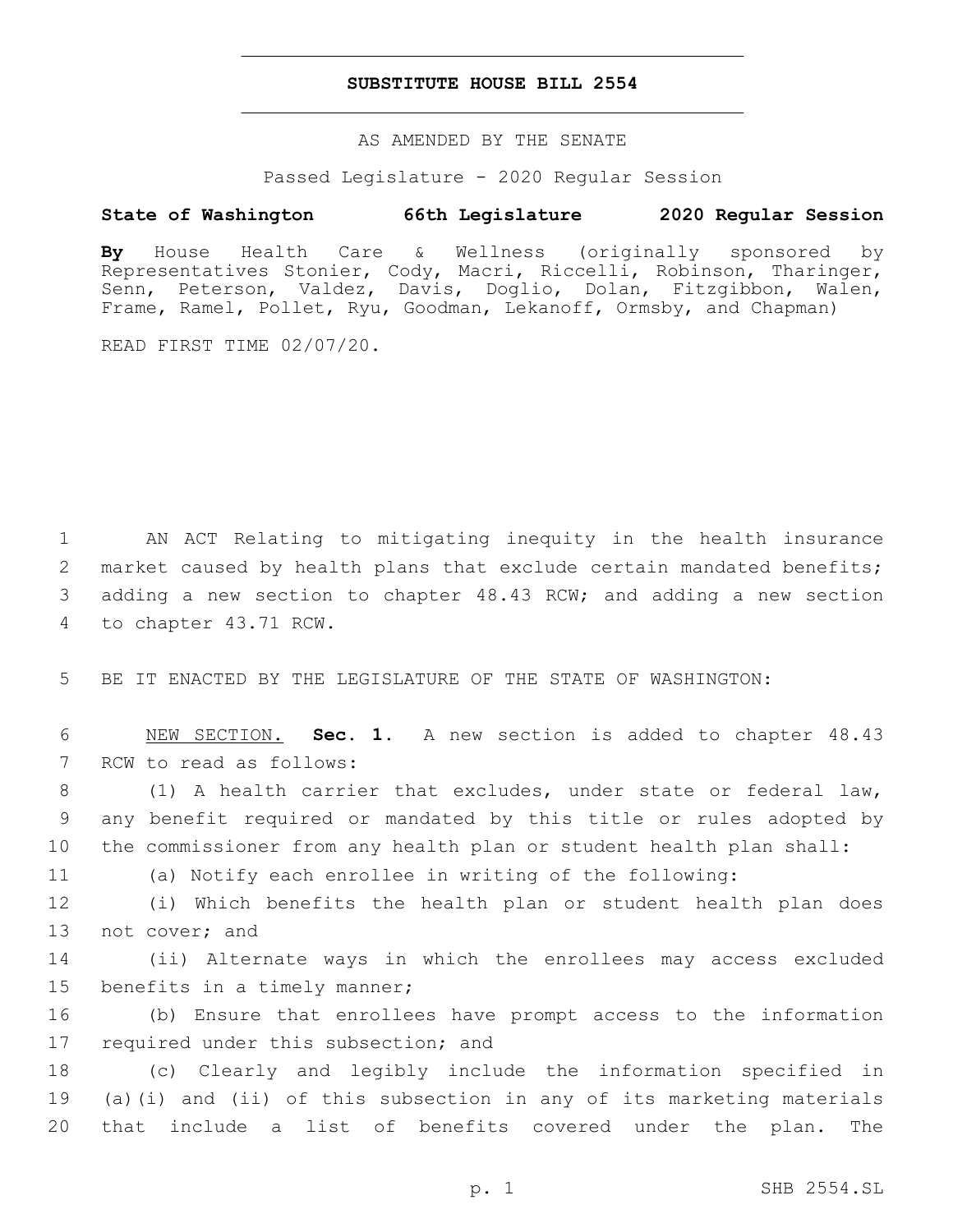information must also be listed in the benefit booklet and posted on the carrier's health plan or student health plan web site.

 (2) For the purpose of mitigating inequity in the health insurance market, unless waived by the commissioner pursuant to (c) of this subsection, the commissioner must assess a fee on any health carrier offering a health plan or student health plan if the health plan or student health plan excludes, under state or federal law, any essential health benefit or coverage that is otherwise required or mandated by this title or rules adopted by the commissioner.

 (a) The commissioner shall set the fee in an amount that is the actuarial equivalent of costs attributed to the provision and administration of the excluded benefit. As part of its rate filing, a health carrier subject to this subsection (2) must submit to the commissioner an estimate of the amount of the fee, including supporting documentation of its methods for estimating the fee. The carrier must include in its supporting documentation a certification by a member of the American academy of actuaries that the estimated fee is the actuarial equivalent of costs attributed to the provision 19 and administration of the excluded benefit.

 (b) Fees paid under this section must be deposited into the 21 general fund.

 (c) The commissioner may waive the fee assessed under this subsection (2) if he or she finds that the carrier excluding a mandated benefit for a health plan or student health plan provides health plan enrollees or student health plan enrollees alternative 26 access to all excluded mandated benefits.

 (3) Beginning July 1, 2021, the commissioner shall provide on its web site written notice of the carrier requirements in this section and information on alternate ways in which enrollees may access 30 excluded benefits in a timely manner.

 (4) Nothing in this section limits the authority of the commissioner to take enforcement action if a health carrier unlawfully fails to comply with the provisions of this title.

 (5) The commissioner shall adopt any rules necessary to implement 35 this section.

 NEW SECTION. **Sec. 2.** A new section is added to chapter 43.71 37 RCW to read as follows:

 (1) Beginning November 1, 2021, the exchange shall provide individuals seeking to enroll in coverage on its web site with access

p. 2 SHB 2554.SL